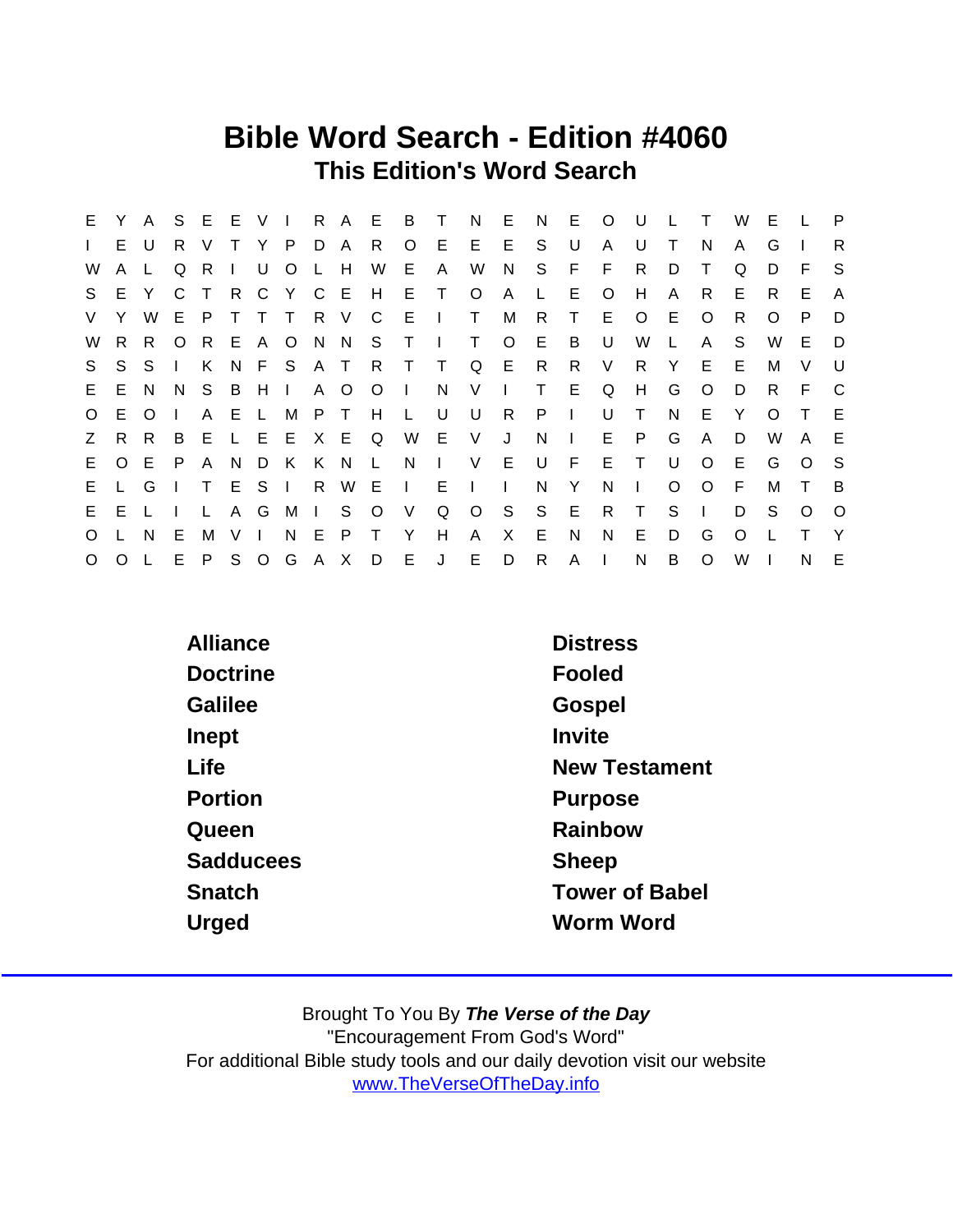## Bible Word Search - Edition #4060 Word Search Answer Guide

|              |       |       |         |               |  |  |                         |                                       |  |             |        |   |                | e y a s e e v i r a e b T n e N e o u I t w |              | e L          |              | $\mathsf{p}$   |
|--------------|-------|-------|---------|---------------|--|--|-------------------------|---------------------------------------|--|-------------|--------|---|----------------|---------------------------------------------|--------------|--------------|--------------|----------------|
| $\mathbf{i}$ |       | e u   |         |               |  |  |                         | r v t y P D a r O e e E s u a u t     |  |             |        |   |                | n                                           | a            | q            |              |                |
|              | w a I |       |         |               |  |  |                         | qri U O I H W e a W N s F f r         |  |             |        |   | d              | $\mathbf{t}$                                | q            | D            | - F          | S.             |
|              |       |       |         |               |  |  |                         | sey ct R C y C E h E T O a l e O h    |  |             |        |   | a              | $\mathsf{r}$                                | $\mathbf{e}$ | R.           | E            | A              |
|              |       |       |         |               |  |  |                         | v y w e P T t T R v C E I t           |  |             | mrte O |   | e              | $\circ$                                     | $\mathsf{r}$ | $\circ$      | p            | D              |
|              |       |       |         |               |  |  |                         | wrr O R e A O n N S T i t o e b U     |  |             |        | W | $\mathbb{L}^+$ | a a                                         | s.           |              | W e          | $\Box$         |
|              |       |       |         |               |  |  |                         | ss SI k N F S A T R t t q e r r v R y |  |             |        |   |                | E                                           | $\mathbf{e}$ | M            | $\mathsf{V}$ | U              |
|              |       |       |         |               |  |  |                         | e E N n S B H I A O o I N V I T E Q h |  |             |        |   | G o            |                                             | D            | R f          |              | $\mathbf{C}$   |
|              |       |       | o E o i |               |  |  |                         | A E L M P t h I u u r p i U t         |  |             |        |   | n              | E.                                          | y.           | $\circ$      | $-t$         | E              |
|              |       | z r r |         |               |  |  |                         | B E L E e x e q w e v j n i E p g     |  |             |        |   |                | $\mathsf{a}$                                | D            |              | W a          | E              |
|              |       |       | e o E P |               |  |  |                         | A N d k k n l n i v e u f E t         |  |             |        |   | $\mathsf{u}$   | $\overline{O}$                              | e            | $\mathbf{q}$ | $\circ$      | - S            |
|              |       |       |         |               |  |  |                         | e L g i T e s i r w e i e i i         |  | $n \quad y$ | Ni     |   |                | o o f                                       |              | m            | $-t$         | b              |
|              |       |       |         | E E L I L A G |  |  |                         | mis ov q o S S E R T                  |  |             |        |   | S <sub>1</sub> |                                             | D            | S.           | $\mathsf{o}$ | $\overline{O}$ |
|              |       |       |         |               |  |  | o I n e m v I N E P T y | h a x e                               |  |             | n n    | e | d              | g                                           | $\mathsf{o}$ | $\sim 1$ .   | t            | V              |
|              |       |       |         |               |  |  |                         | o o L E P S O G a x d e j e d         |  | $R$ $A$ $I$ |        | N | B              | $\circ$                                     | W            | - i          | n.           | $\mathsf{e}$   |

Doctrine: Diagonal Fooled: Diagonal Galilee: Horizontal Gospel: Horizontal Inept: Horizontal **Invite: Horizontal** Portion: Diagonal Purpose: Diagonal Sadducees: Vertical Sheep: Diagonal

Alliance: Diagonal Distress: Horizontal Life: Vertical **New Testament: Diagonal** Queen: Vertical **Rainbow: Horizontal** Snatch: Diagonal Tower of Babel: Diagonal Urged: Diagonal Worm Word: Vertical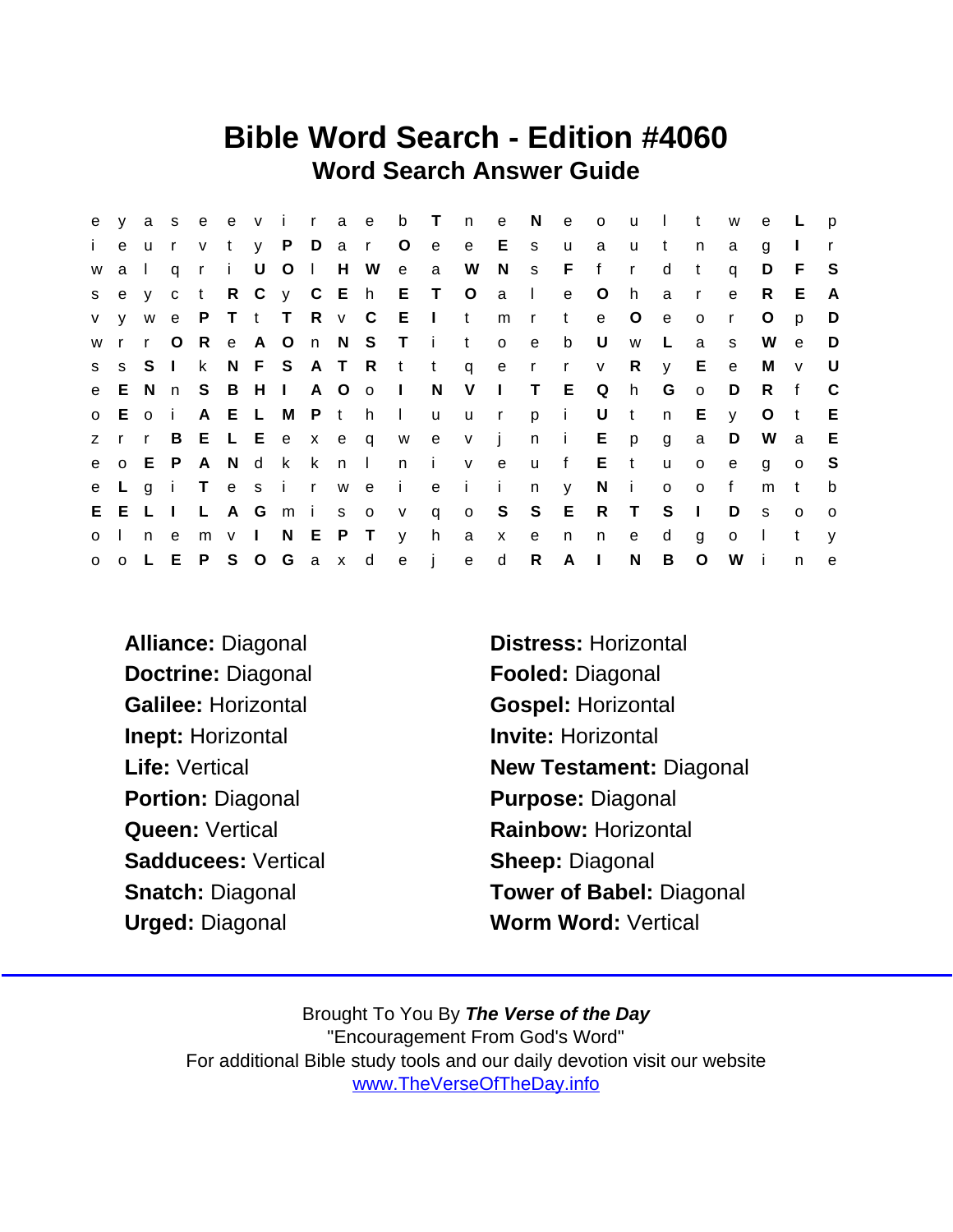# Bible Word Search - Edition #4060 Words Used And Their Definitions

Alliance An agreement between nations to support each other **Distress** Pain, suffering, or misfortune **Doctrine** A teaching or belief Fooled To have deceived or tricked someone; To have been deceived or tricked by someone Galilee The region governed by King Herod that Jesus was from Gospel Good news Inept Absurd; Not fit to do something Invite In churches, to encourage nonbelievers to accept Jesus, usually after a sermon Life Existence on the physical or spiritual level New Testament The last 27 books of the Bible; The new covenant initiated by Jesus dying on the cross **Portion** A person's share in something; Destiny; Lot in life